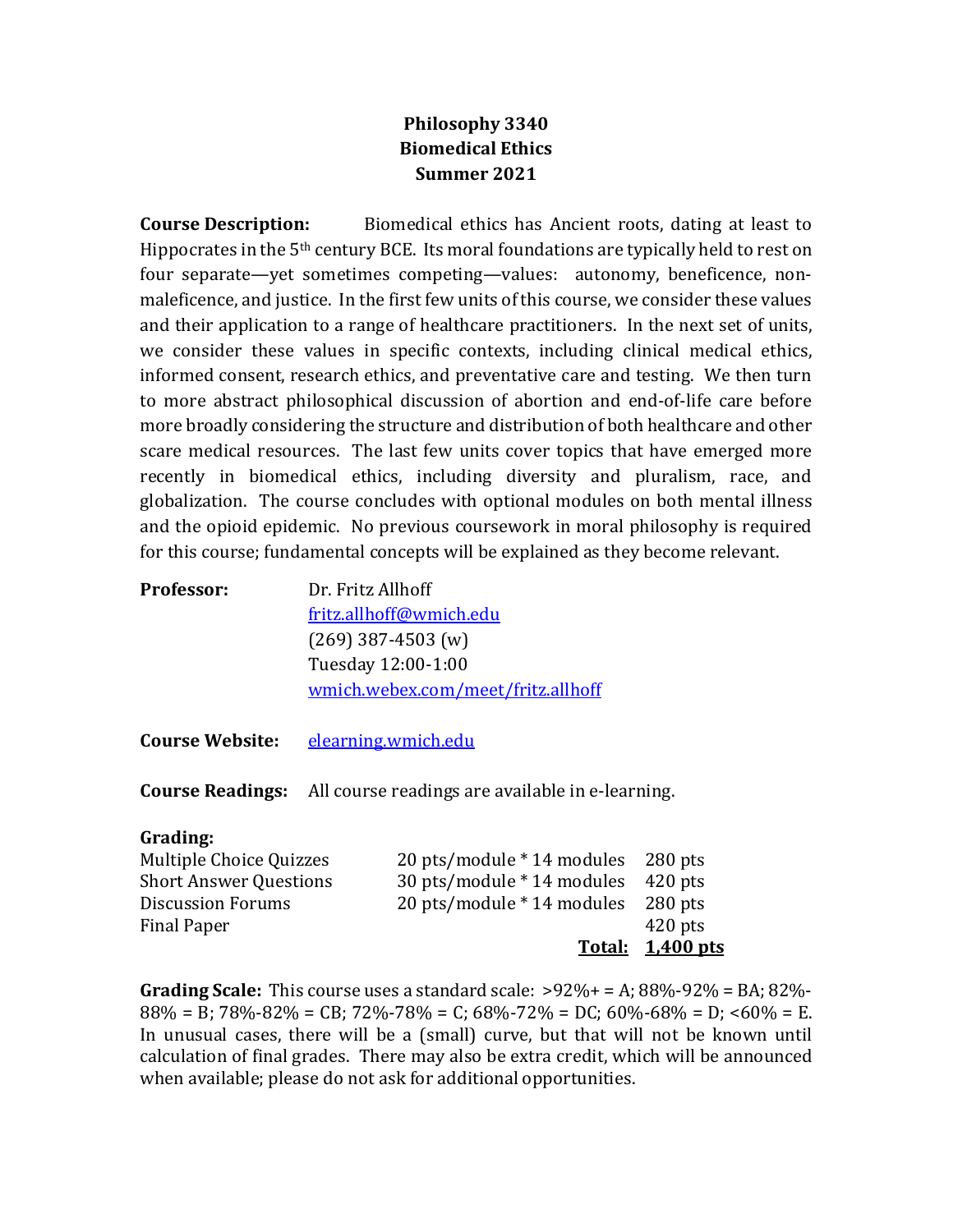**Course Communications:** In general, please use the *discussion forums* (i.e., as opposed to email), to ask course-related questions, report any technical issues, and so on. This way other students can also benefit from the discussions—we can also help consolidate those discussions into a single public place, rather than through multiple private email threads. However, for any communications that involve personal or confidential material, please message me on Microsoft Teams.

**Readings:** For each module, complete the assigned video and readings (see below). Reading in philosophy is *very* difficult, both because philosophers often write technically and because the questions they seek to answer are not always ones with which we are familiar. It is therefore of critical importance that you invest heavily in the reading, both by going slowly and, sometimes, by going through it more than once. Understanding the reading is the key to success in this course.

**Quizzes:** For each module, you will complete a multiple choice quiz and short essay questions. The multiple choice quiz comprises ten questions—each worth two points—and has an allowance of thirty minutes. There are three short essay questions—each worth ten points—that have a combined allowance of ninety minutes. Short essay questions should be answered in two to three paragraphs each; that said, use your judgment on what sort of detail is required. You may use the assigned materials for both the multiple choice quiz and the short essay questions, but, because of the time limits, should prepare before you begin.

Quizzes open at 12:00 a.m. on Monday and close at 11:59 p.m. on Sunday. Note that they must be *completed* (i.e., not just started) by the expiration times. Also note that the correct answers do not display until after the quiz *closes* (i.e., not when you complete it).

**Discussion Forums:** For each module, you should make a post reacting to either the theme of that module or to particular readings within it. These posts should be *no fewer than 100 words.* You should also *respond* to at least two different posts from your classmates; you should generally reply to the original post, but may engage themes emergent in the discussion thread as well. These responses should be *no fewer than 50 words.* Your original post is worth 10 points and your reply posts are worth 5 points each.

The original posts must be submitted no later than Thursday at 11:59 p.m. during the module's release period; the response posts must be submitted by the close of the module on Sunday at 11:59 p.m.

Note: on "short weeks"—like Fall Break, Thanksgiving, or the week preceding Spring Break—you may complete two first posts and skip the reply posts. Or you may treat it like a normal week and do the reply posts; it is your choice. This allowance is meant to allow you to fully complete the modules before breaks. The same structure is available for make-up modules (see below) because fewer students might choose to do them and reply posts might therefore be more difficult.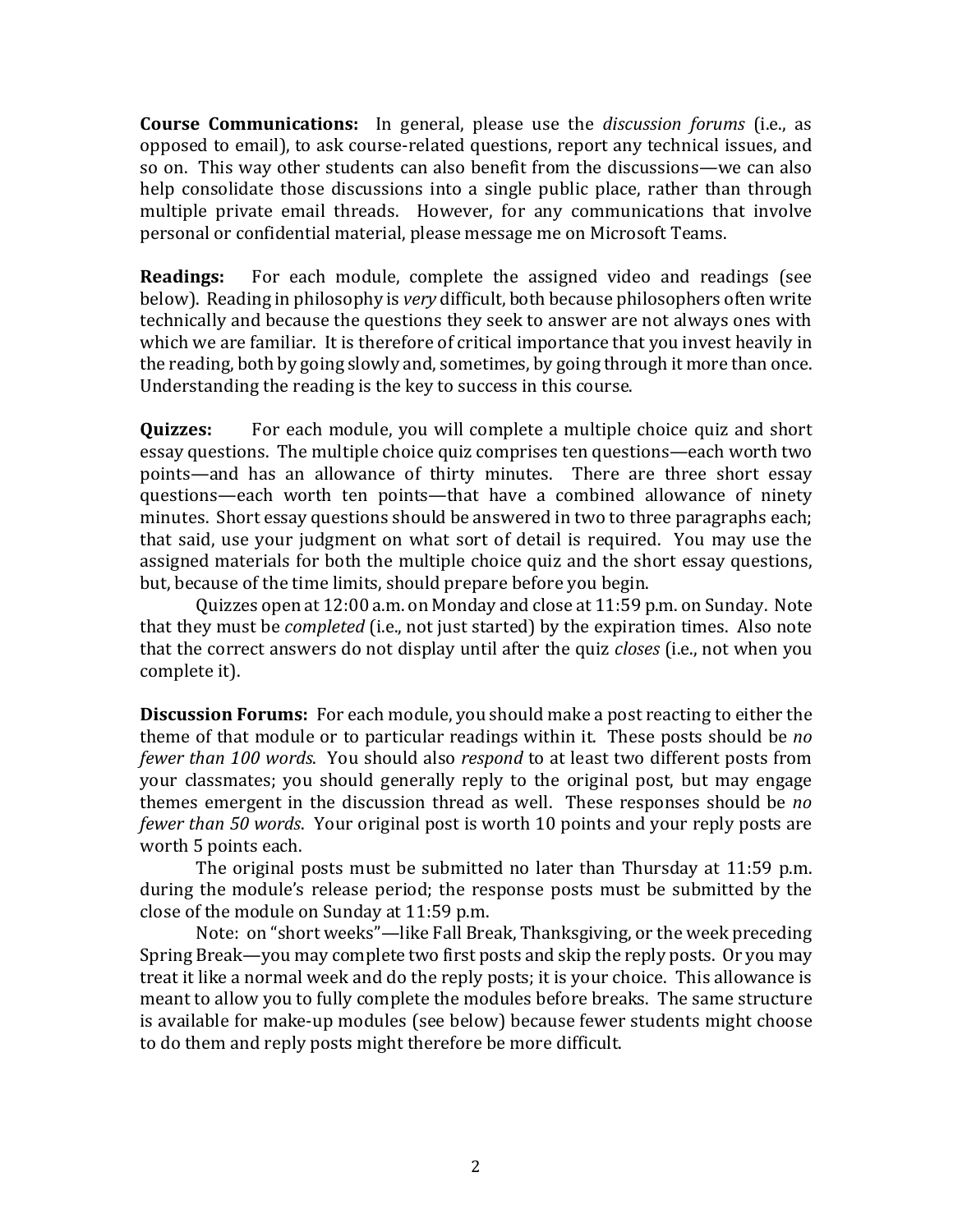**Optional Modules:** Ouizzes *cannot be re-opened for any reason, nor can be they be made available beyond the release dates provided below.* However, with the understanding that personal exigencies or technical difficulties sometimes arise, any components (e.g., multiple choice quizzes, short essay questions, and discussion forums) can be replaced with components from the optional modules listed below ("Mental Illness" or "The Opioid Epidemic"). Optional modules can also be used to *replace* modules *after* the modules (or some part thereof) are attempted—for example, if you have technical difficulties or simply don't like one of your scores.

Ultimately, your *fourteen highest scores for each graded component* will count toward your final grade. This could be out of as many as sixteen possible scores (i.e., if you do both optional modules), which means that up to two scores can be replaced.

**Final Paper:** By the end of the course, you should write a paper *about the intersection of one of our modules with COVID-19.* It should be 2,500 words ( $\pm$  10%); deviations from this range will be penalized—word counts should include in-body text only, not headers, footnotes, or bibliographies.

You should spend approximately half of the paper *summarizing* the key ideas from the module, and the other half *evaluating* those ideas. Do not discuss all of the ideas in the module, but rather choose *some* ideas and develop a coherent and integrated essay around them.

In addition to the assigned readings, you must have *at least five external* sources that you incorporate into your paper, and *at least ten footnotes*.<sup>1</sup> Try to use authoritative, peer-reviewed sources as opposed to only websites. Wikipedia is not an acceptable source, though you may use it to get suggestions for other sources.

Use whatever *footnote* format (i.e., not endnotes, not parentheticals) you prefer and include a bibliography at the end of the paper. For example, say you wanted to cite to the first reading, which comes from a book.<sup>2</sup> Or say you wanted to cite to a paper from an academic journal.<sup>3</sup> Say you wanted to cite to the book again, after citing it the first time.<sup>4</sup> Or the paper.<sup>5</sup>

Papers should be double-spaced and margins should be justified (e.g., like this document). Include page numbers, and use a standard seriffed font (e.g., Cambria, New Roman)—please do not use sans-seriffed fonts (e.g., Arial, Calibri). There are no other formatting requirements; beyond the above guidelines, use whatever style you are most comfortable with.<sup>6</sup> Because final grades are due immediately following the end of the course, *late papers* will not be accepted.

 $\overline{a}$ 

 $1$  If you don't know what a footnote is, this is a footnote! Footnotes can be "explanatory"—like this one—or "references" to sources. You may use both kinds in your papers if you like, but the requirement mentioned above is for referential footnotes. See below for examples.

<sup>&</sup>lt;sup>2</sup> James Beachamp and James Childress, *Principles of Biomedical Ethics*, 8<sup>th</sup> ed. (Oxford University Press, 2019), p. 123.

<sup>3</sup> Gerald Dworkin, "Paternalism", *Monist* 56.1 (1972), p. 64.

<sup>4</sup> Beachamp and Childress (2019), p. 345.

<sup>5</sup> Dworkin (1972), p. 67.

 $6$  If you want an example of how to format a paper, here's a link to one you may use as a guide. You don't have to follow it and yours won't be as long, but it might be a useful example for students who are newer to academic writing: http://files.allhoff.org/research/Blackstone's Ratio.pdf.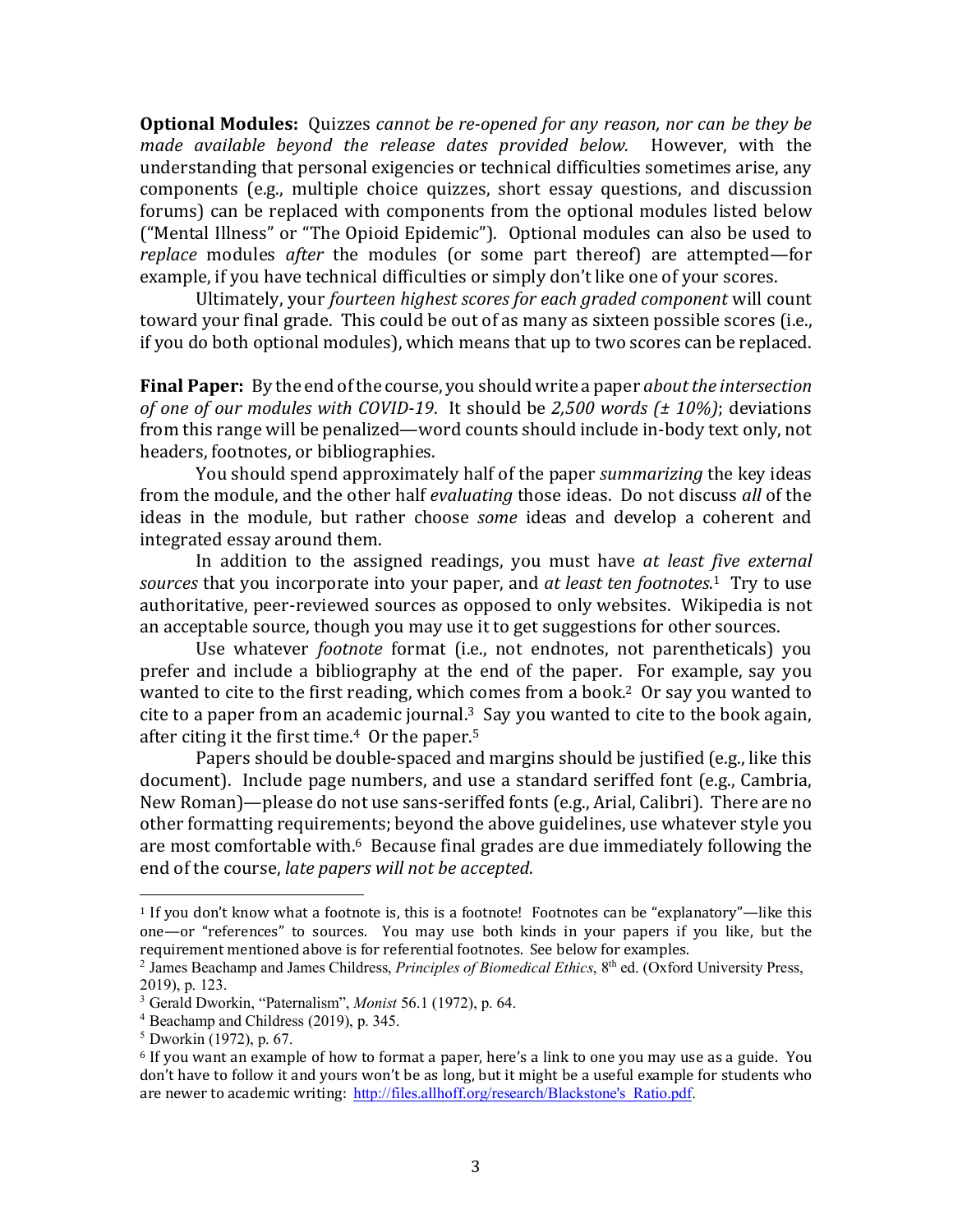| <b>MODULE</b> | <b>TOPIC</b>                                     | <b>READING</b>                                                                                                                                                                                                                                                                                                                                                                                                                                                               | <b>OPEN</b> | <b>CLOSE</b> |
|---------------|--------------------------------------------------|------------------------------------------------------------------------------------------------------------------------------------------------------------------------------------------------------------------------------------------------------------------------------------------------------------------------------------------------------------------------------------------------------------------------------------------------------------------------------|-------------|--------------|
| $\mathbf{1}$  | Principles of<br><b>Biomedical Ethics</b>        | "Four Ethical Principles: Should We<br>Prioritize Autonomy" (video)<br>Beauchamp and Childress,<br><b>Principles of Biomedical Ethics</b><br>(excerpted)<br>American Medical Association,<br>"Principles of Medical Ethics"<br>Case Study: "When Patients Refuse<br>Treatment" (link)                                                                                                                                                                                        | 5/10        | 5/16         |
| $\mathbf{2}$  | Physicians and the<br>Foundations of<br>Medicine | Reassessing the Value of Care for<br>Chronic Health Conditions (video)<br>Tyson,<br>"The Hippocratic Oath Today" (link)<br>Cullen and Klein, "Respect for<br>Patients, Physicians, and the Truth"<br>Dworkin, "Paternalism"<br>Siegler, "Confidentiality in<br>Medicine-A Decrepit Concept"<br>U.S. Department of Health and<br>Human Services, "Your Rights under<br>HIPAA"<br>Case Study: "Intra-Operative<br>Exposure to Sporadic Creutzfeldt-<br>Jakob Disease" (Potash) | 5/10        | 5/16         |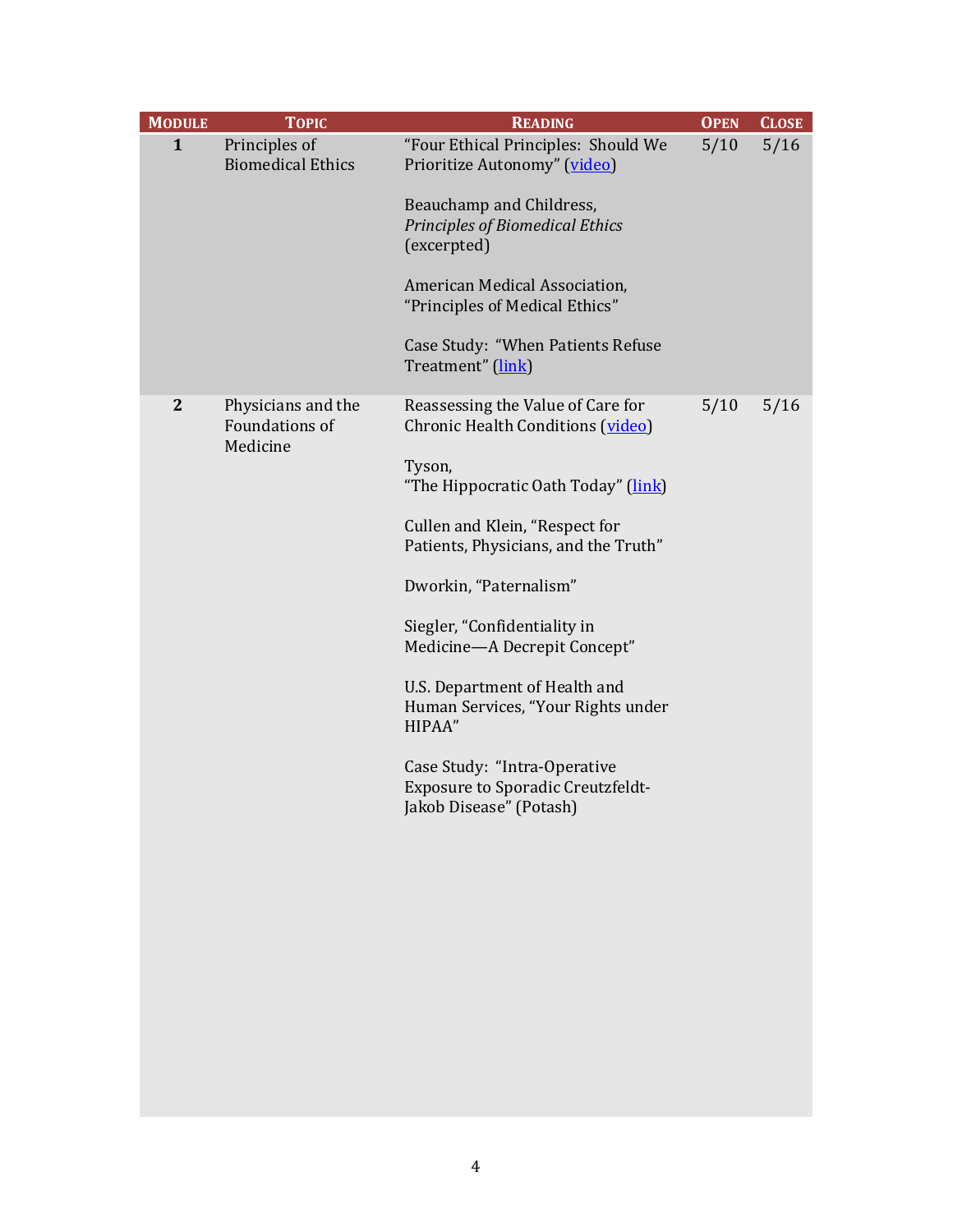| 3 | Nurses, Therapists,<br>and Other Healthcare<br>Providers | "Nursing Ethics" (video)<br>Grace, Nursing Ethics and Professional<br>Responsibility (excerpts)<br>Atwal and Caldwell,<br>"Ethics, Occupational Therapy, and<br>Discharge Planning"<br>Kuhse, "Advocacy or Subservience for<br>the Sake of Patients?"<br>American Nurses Association,<br>"Code of Ethics for Nurses"<br><b>American Occupational Therapy</b><br>Association,<br>"Occupational Therapy Code of<br>Ethics"<br>Case Study: "Florence Nightingale"<br>$(\underline{link})$ | 5/17 | 5/23 |
|---|----------------------------------------------------------|----------------------------------------------------------------------------------------------------------------------------------------------------------------------------------------------------------------------------------------------------------------------------------------------------------------------------------------------------------------------------------------------------------------------------------------------------------------------------------------|------|------|
| 4 | <b>Clinical Medical</b><br>Ethics                        | "Clinical Ethics" (video)<br>Jonsen et al.,<br>"Case Analysis in Clinical Ethics"<br>Fosarelli, "Medicine, Spirituality, and<br>Patient Care"<br>Hassoun, "Making Free Trade Fair"<br>ProPublica, "Docs Who Get Compant<br><b>Cash Tend to Provide More Brand-</b><br>Name Meds" (link)<br>Case Study: "Medical ID Cards and<br>Privacy" (Munson)                                                                                                                                      | 5/17 | 5/23 |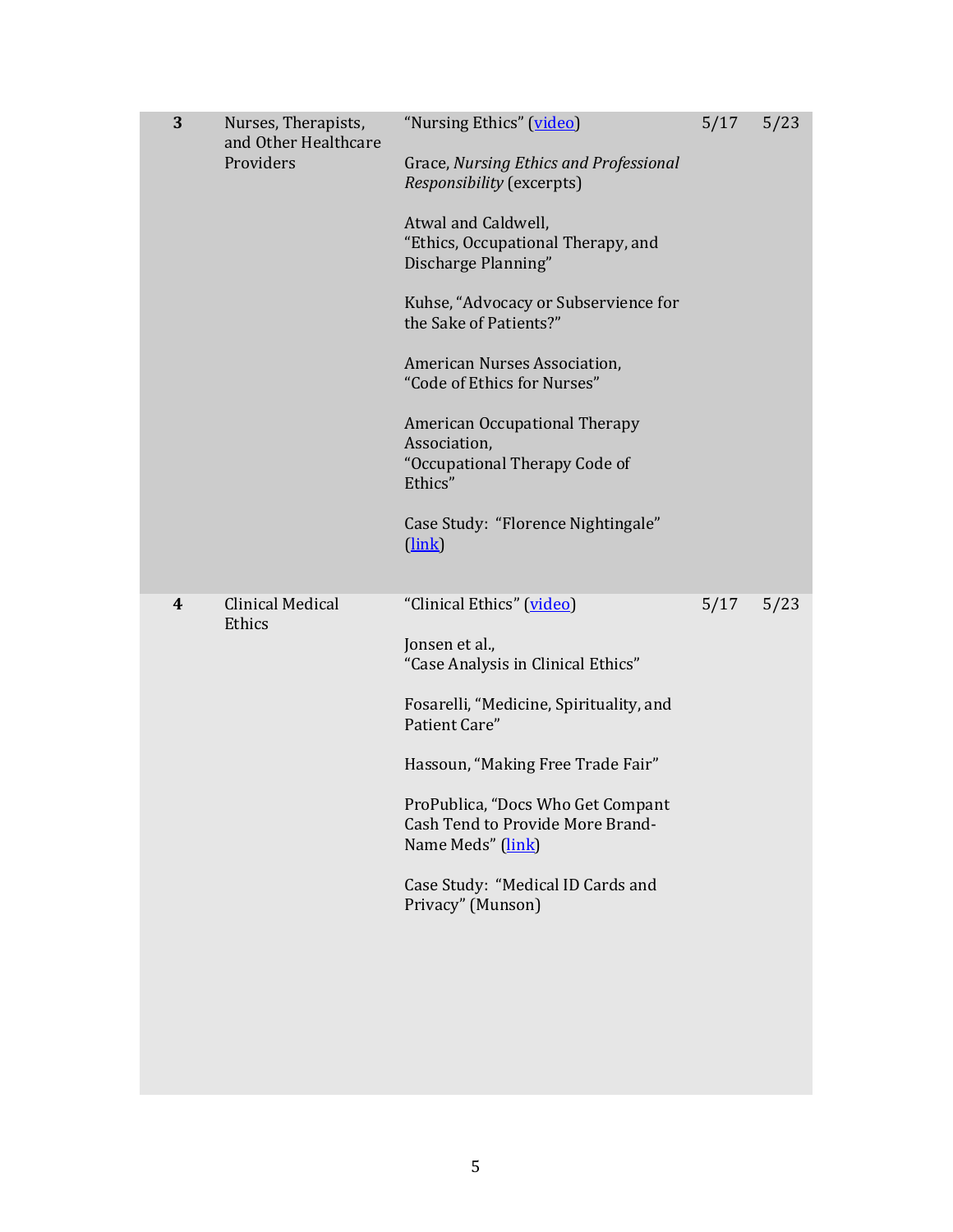| 5 | <b>Informed Consent</b>              | "Legal ad Ethical Aspects of<br>Medicine-Consent" (video)<br>Munson, Outcome Uncertain<br>(excerpts)<br>Beauchamp and Faden, A History and<br>Theory of Informed Consent (excerpts)<br>Katz, "Informed Consent-Must It<br>Remain a Fairy Tale?"<br>Case Study: Canterbury v. Spence                                             | 5/24 | 5/30 |
|---|--------------------------------------|---------------------------------------------------------------------------------------------------------------------------------------------------------------------------------------------------------------------------------------------------------------------------------------------------------------------------------|------|------|
| 6 | <b>Biomedical Research</b><br>Ethics | "The Tuskegee Syphilis Experiment<br>and Medical Ethics" (video)<br>Hellman, "Of Mice but Not Men"<br>Marquis, "How to Resolve an Ethical<br>Dilemma Concerning Randomized<br>Clinical Trials"<br>"Declaration of Helsinki"<br>"Belmont Report"<br>Case Study: "The Ethics of Clinical<br>Research in the Third World" (Angell) | 5/24 | 5/30 |
| 7 | Preventative Care and<br>Testing     | "Angelina Jolie Effect" (video)<br>Purdy,<br>"Genetics and Reproductive Risk"<br>Davis, "Genetic Dilemmas and the<br>Child's Right to an Open Future"<br>McMahan, "The Morality of Screening<br>for Disability"<br>Case Study: "Your Doctor Likely<br>Orders More Tests than You Actually<br>Need" (link)                       | 5/31 | 6/6  |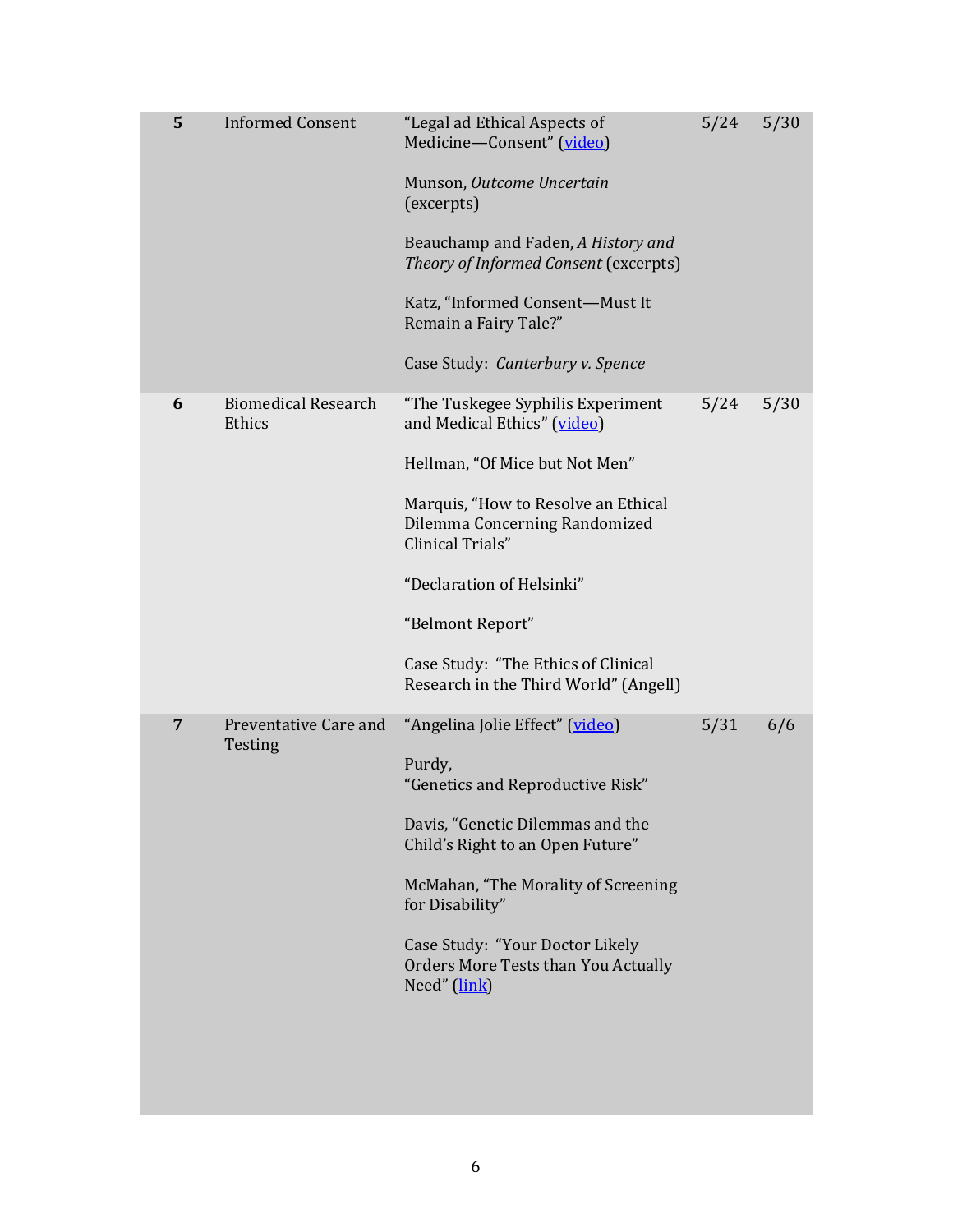| 8  | Abortion                   | "Abortion and Personhood" (video)<br>Warren, "The Moral and Legal Status<br>of Abortion"<br>Thomson, "In Defense of Abortion"<br>Marquis, "Why Abortion Is Immoral"<br>Case Study: "But How Can We<br>Choose" (Zaner)                                                                                                                                                                   | 5/31 | 6/6  |
|----|----------------------------|-----------------------------------------------------------------------------------------------------------------------------------------------------------------------------------------------------------------------------------------------------------------------------------------------------------------------------------------------------------------------------------------|------|------|
| 9  | End-of-Life Care           | "Assisted Death and the Value of Life<br>(video)<br>Rachels,<br>"Active and Passive Euthanasia"<br>Brock, "Voluntary Active Euthanasia"<br>Munson, "Advance Directives"<br>Case Study, "My Right to Die with<br>Dignity at 29" (Maynard)                                                                                                                                                | 6/7  | 6/13 |
| 10 | Distributing<br>Healthcare | "The Economics of Healthcare"<br>(video)<br>Munson, "The Canadian System as a<br>Model for the United States?"<br>Nielsen, "Autonomy, Equality, and a<br>Just Health Care System"<br>Daniels, "Equal Opportunity and<br>Health Care"<br>Case Study: "A Brief History on the<br>Road to Healthcare Reform"<br>(Taylor, link)<br>Case Study: "Trump's Health Care<br>Bills" (Smith, link) | 6/7  | 6/13 |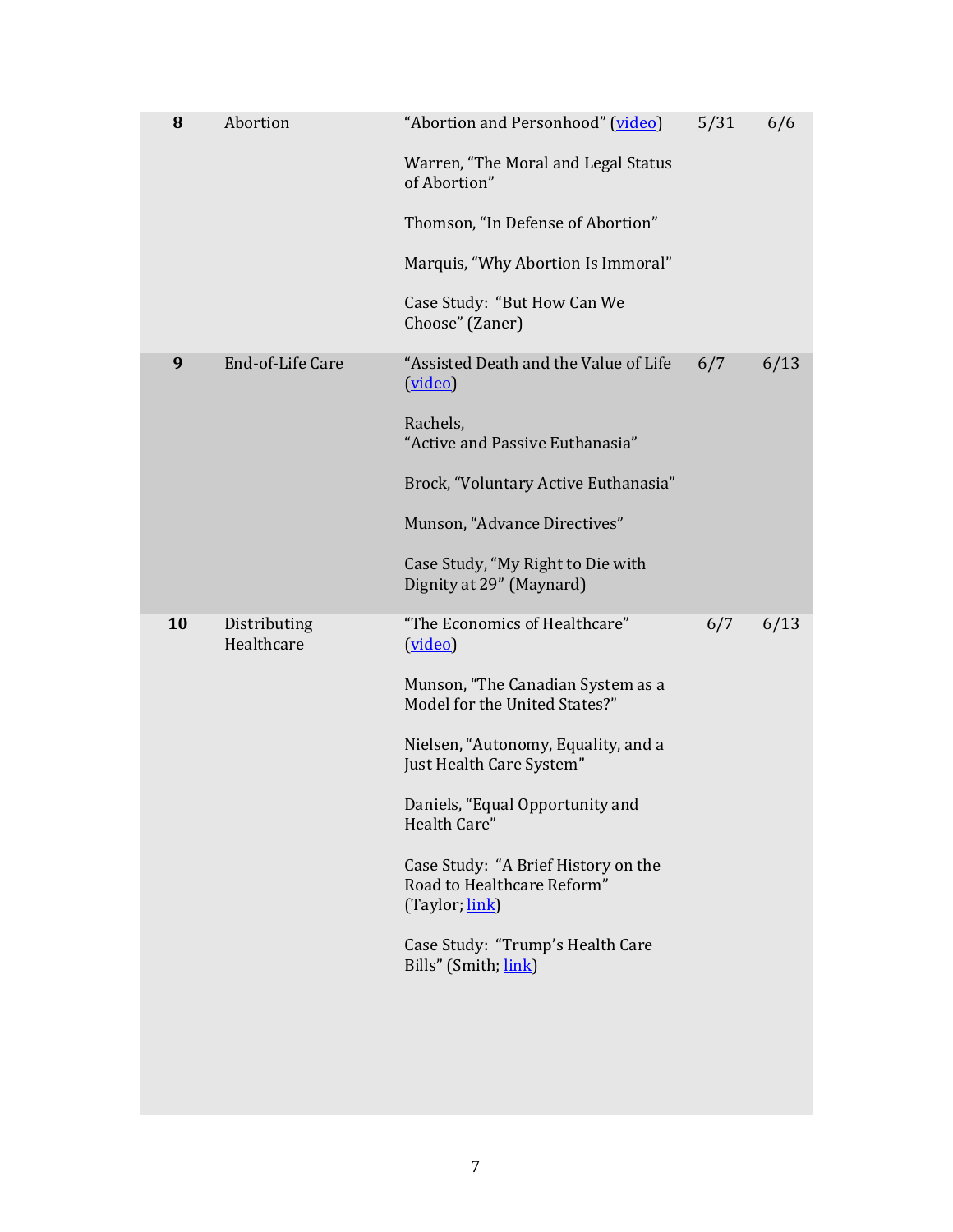| 11 | <b>Scarce Resources</b> | "Ethical Reasoning in Health Priority-<br>Setting" (video)                                   | 6/14 | 6/20 |
|----|-------------------------|----------------------------------------------------------------------------------------------|------|------|
|    |                         | Rescher, "The Allocation of Exotic<br>Medical Lifesaving Therapy"                            |      |      |
|    |                         | Zwolinski,<br>"The Ethics of Price Gouging"                                                  |      |      |
|    |                         | Radcliffe-Richards,<br>"The Case for Allowing Kidney Sales"                                  |      |      |
|    |                         | Case Study: "Should Alcoholics Be<br>Deprioritized for Liver<br>Transplantation?" (Allhoff)  |      |      |
| 12 | Diversity & Pluralism   | "Culture and Healthcare: When<br>Medicine and Culture Intersect"<br>(video)                  | 6/14 | 6/20 |
|    |                         | Hoop et al., "Ethics and Culture in<br>Mental Health Care"                                   |      |      |
|    |                         | Powell and Stein,<br>"Legal and Ethical Concerns about<br>Sexual Orientation Change Efforts" |      |      |
|    |                         | Lindemann,<br>"The Woman Question in Medicine"                                               |      |      |
|    |                         | Wendell, "Who Is Disabled?"                                                                  |      |      |
|    |                         | Case Study: "Ethics and Culture in<br>Mental Health Care" (Hoop et al.,<br>cont.)            |      |      |
| 13 | Race & Medicine         | Flint Michigan Water Crisis (video)                                                          | 6/21 | 6/27 |
|    |                         | Byrd and Clayton, "Race, Medicine,<br>and Health Care in the United States"                  |      |      |
|    |                         | Hoberman,<br>"Black Patients and White Doctors"                                              |      |      |
|    |                         | Hardeman et al., "Structural Racism<br>and Supporting Black Lives"                           |      |      |
|    |                         | Krakauer and Troug, "Mistrust,<br>Racism, and End-of-Life Treatment"                         |      |      |
|    |                         |                                                                                              |      |      |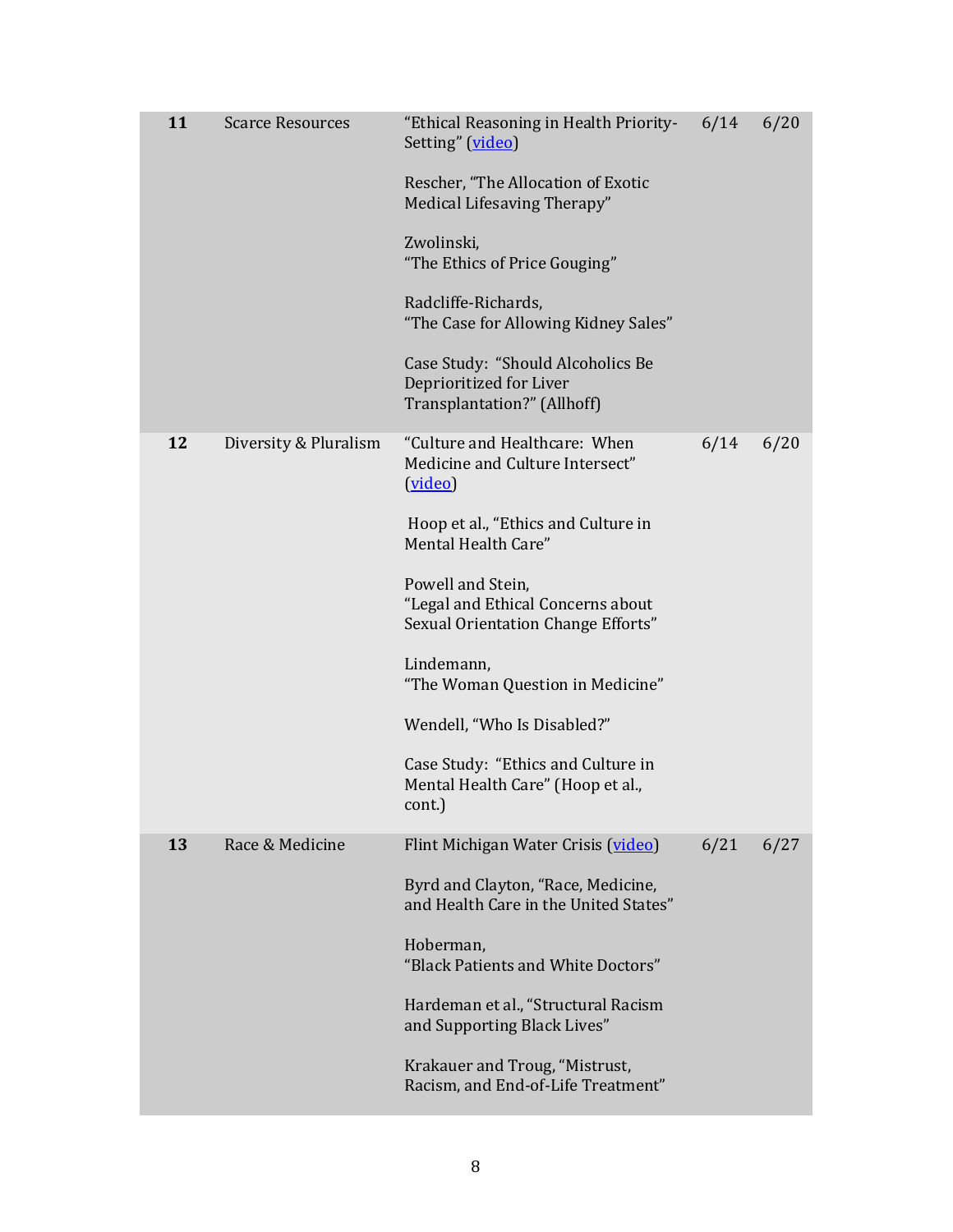| N/A |                                         | Final Paper Due 6/28 at 11:59 p.m.                                                                                          |      |      |
|-----|-----------------------------------------|-----------------------------------------------------------------------------------------------------------------------------|------|------|
|     |                                         | Case Study: "Pharmaceutical<br>Payments to Physicians Associated<br>with Greater Opioid Prescriptions"<br>$(\frac{link}{)}$ |      |      |
|     |                                         | Baker, "History of the Joint<br>Commission's Pain Standards"                                                                |      |      |
|     |                                         | Levy, "Addiction Is Not a Brain<br>Disease (and It Matters)"                                                                |      |      |
|     |                                         | Leshnar, "Addiction Is a Brain<br>Disease, and It Matters"                                                                  |      |      |
|     |                                         | de Kenessey, "People Are Dying<br>because We Misunderstand How<br>Those with Addiction Think" (link)                        |      |      |
| 16  | The Opioid Epidemic<br>(Extra Credit)   | "Opioid Addiction Is the Biggest Drug<br>Epidemic in U.S. History" (video)                                                  | N/A  | 6/27 |
|     |                                         | Case Study: "When the Patient<br>Refuses to Eat" (Craig and Winslow)                                                        |      |      |
|     |                                         | Elliott, "Amputees by Choice"                                                                                               |      |      |
|     |                                         | Levenson, "Psychiatric Commitment<br>and Involuntary Hospitalization"                                                       |      |      |
|     |                                         | Melrose,<br>"An Overview of Mental Illness"                                                                                 |      |      |
| 15  | <b>Mental Illness</b><br>(Extra Credit) | "Psychological Disorders" (video)                                                                                           | N/A  | 6/27 |
|     |                                         | Thompson, "The Greatest Good"                                                                                               |      |      |
|     |                                         | Singer et al., "Ethics and SARS"                                                                                            |      |      |
|     |                                         | Fidler, "Negotiating Equitable Access<br>to Influenza Vaccines"                                                             |      |      |
|     |                                         | Pogge,<br>"Human Rights and Global Health"                                                                                  |      |      |
| 14  | <b>Global Bioethics</b>                 | "How Pandemics Spread" (video)                                                                                              | 6/21 | 6/27 |